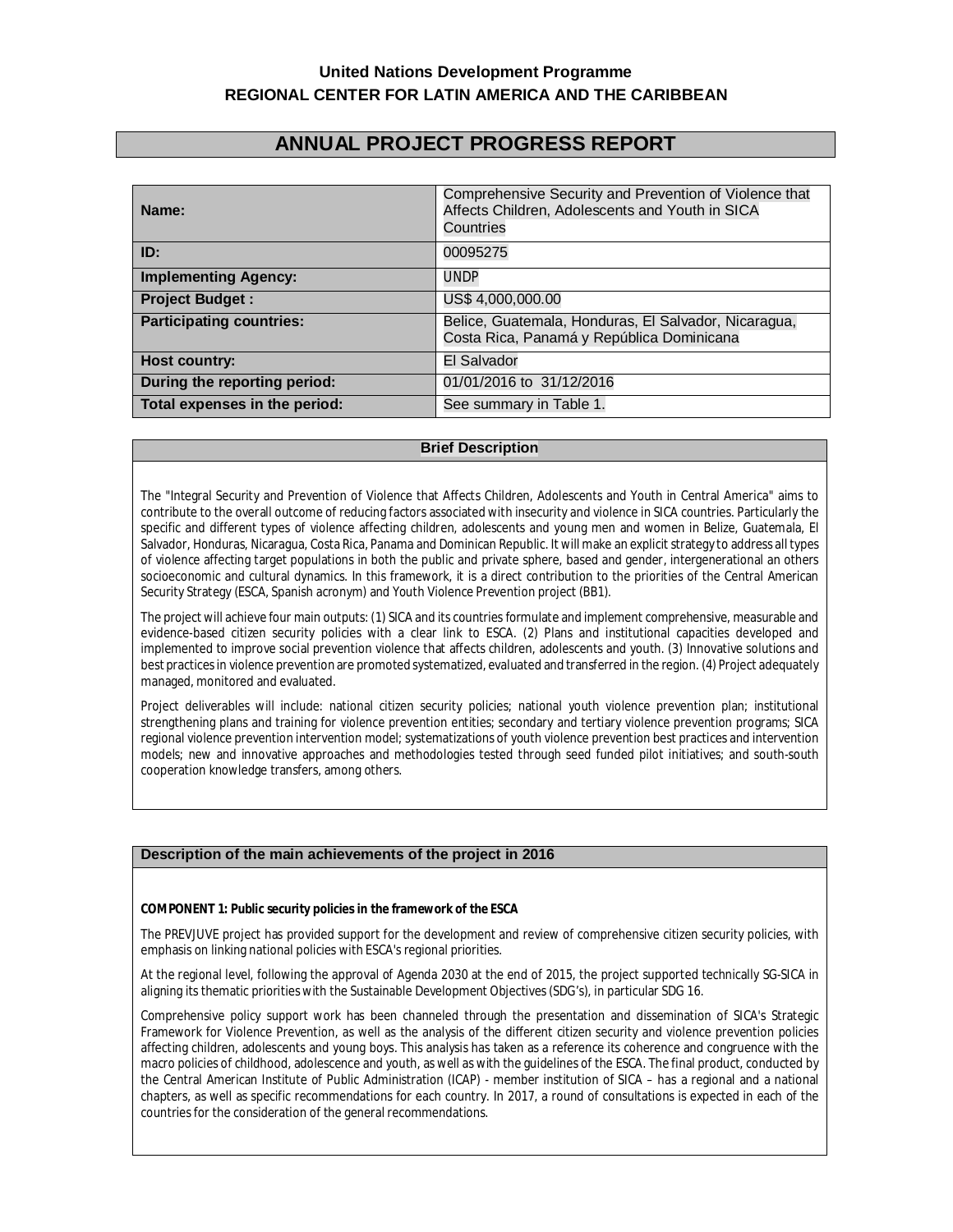A *compilation of successful citizen security policies*, programs and projects with a focus on violence prevention in the Mesoamerican region was also carried out. This product follows up on the High Level Meeting of Cartagena de Indias (December 2016) that will serve to promote horizontal exchange among the countries of the region.

It is also worth mentioning two ongoing public policy kn*owledge management* efforts linked to the above-mentioned works: (i) the development of a Guide to Good Practices in Citizen Security for the geographical scope of SICA, based on existing regional efforts And (ii) updating and adapting a Guide for the Prevention of Armed Violence affecting children and adolescents in SICA countries (in coordination with UNICEF).

Finally, in terms of *political incidence,* numerous efforts have been made at the level of SICA and countries on the topic of tertiary prevention and juvenile criminal justice. An example of this is the visit of the Vice President of the Committee on the Rights of the Child, Renate Winter, whose proposal was adopted by the President of the Republic of El Salvador in the framework of the 25th anniversary of the Peace Accords. This proposal - centered in El Salvador - seeks to strengthen programs for the reintegration of adolescents in conflict with the law, particularly those between 12 and 14 who have committed minor offenses.

At the national level, it is worth highlighting the advances in public policy developed - particularly by Belize, Panama, Honduras and Costa Rica.

**In Belize**, the project supported the adoption of a Comprehensive Citizen Security Policy and Strategic Plan 2016-2020 by RESTORE-Belize. Similarly, together with UNICEF, the design of the new National Action Plan for Children and Youth (NPA) has been supported, aligned with Agenda 2030. Part of this Plan is to have an effective menu of services that will be offered to various categories of Young people at risk. The study evaluated youth violence prevention services, gaps and opportunities and evidence on the ground to identify potential opportunities to support these initiatives.

**Costa Rica** has adopted a model of entrepreneurship and job placement of young people at risk around the project activities of the Plan "Emprendiendo para una vida sin violencia". This Plan, implemented in its pilot phase in the municipalities of Quepos and Osa has already reached 175 young people from these territories.

An agreement has been signed with the Ministry of Public Security and 10 metropolitan municipalities, for the design of a methodology for Integral Analysis of Security and Citizen Coexistence and the construction of joint pilot municipal safety plans.

**In El Salvador,** the project works in support of the implementation of the "El Salvador Seguro Plan" (PESS) in the municipalities of Zacatecoluca and Ciudad Delgado. In these two priority municipalities of the PESS, the "Jóvenes emprendedores en ciudades seguras" initiative has been implemented since 2014, a project to provide attention for at-risk youth of both sexes, between 14 and 29 years of age, with one or more risk. These actions are developed in coordination with the Ministry of Justice and Public Security, municipalities, municipal committees for the prevention of violence (CMPV) of the prioritized municipalities, with the collaboration of other national bodies based in the territory, such as schools , health units, churches and non-governmental and community organizations.

**In Guatemala** the commitment of the National Committee was to focus on one of the departments with the highest rate of violence: Chimaltenango; Incorporating the approach of secondary and tertiary prevention in the policies and local plans of the institutions of security and justice in charge of adolescence and youth in that department. To this end, the inter-institutional articulation spaces have been strengthened through the Municipal Commission for the Prevention of Violence in the Department of Chimaltenango. As a result, there is a proposal for a Municipal Policy for the Prevention of Violence and Crime, prioritizing the strategic axis of prevention of violence against adolescence and youth. It is under review and validation by the City Council.

**The PREVJUVE project in Honduras** is implemented in the cities of Tegucigalpa and San Pedro Sula located in the list of the 5 most violent cities in the world. The intervention incorporates strategic actions of secondary and tertiary prevention, with emphasis on those who are in situations of high vulnerability, in conflict with the law and those who have been victims of violence, as well as their families and communities. The results of the project in 2016 include the formulation of 1) Five-Year Plan for the Prevention of Violence affecting NNAJ 2016-2020, 2) A National Training Strategy on Violence Prevention.

The PREVJUVE project has technically accompanied a national process for the formulation of public policy on citizen security **in Panama,** as well as the beginning of a local and participatory planning process in the municipality of Colón. At the national level, within the framework of the formulation of the National Citizen Security Strategy 2017-2030, and with funding from the Panamanian government, a citizen consultation process has been carried out (about 30 consultations in municipalities with more than 50,000 inhabitants, As well as in the indigenous districts), as well as consultations with various sectors of Panamanian society and the different institutions. This efforts are highlighting the violence prevention that affects children, adolescents and youths as well as the active consultation with young people in the formulation phase of this public policy, which has benefited from technical support from PREVJUVE.

Likewise, the PREVJUVE project has been a key factor in the establishment of a Youth Secretariat in the municipality of Colón, the second city in the country, and the first in insecurity facts, where the project interventions are implemented.

**In the Dominican Republic**, the impact on the first output of the project has been more timid due to the country's electoral calendar. The activities have focused in the supporting of "Mesas de Seguridad Ciudadania y Género" (Citizen Security and Gender Tables). These Tables are spaces for analysis, reflection and decision making to prevent insecurity affecting women from a comprehensive and preventive approach. These seek the articulation and creation of "Mesas de Seguridad Ciudadania y Género", in all the municipalities of the country.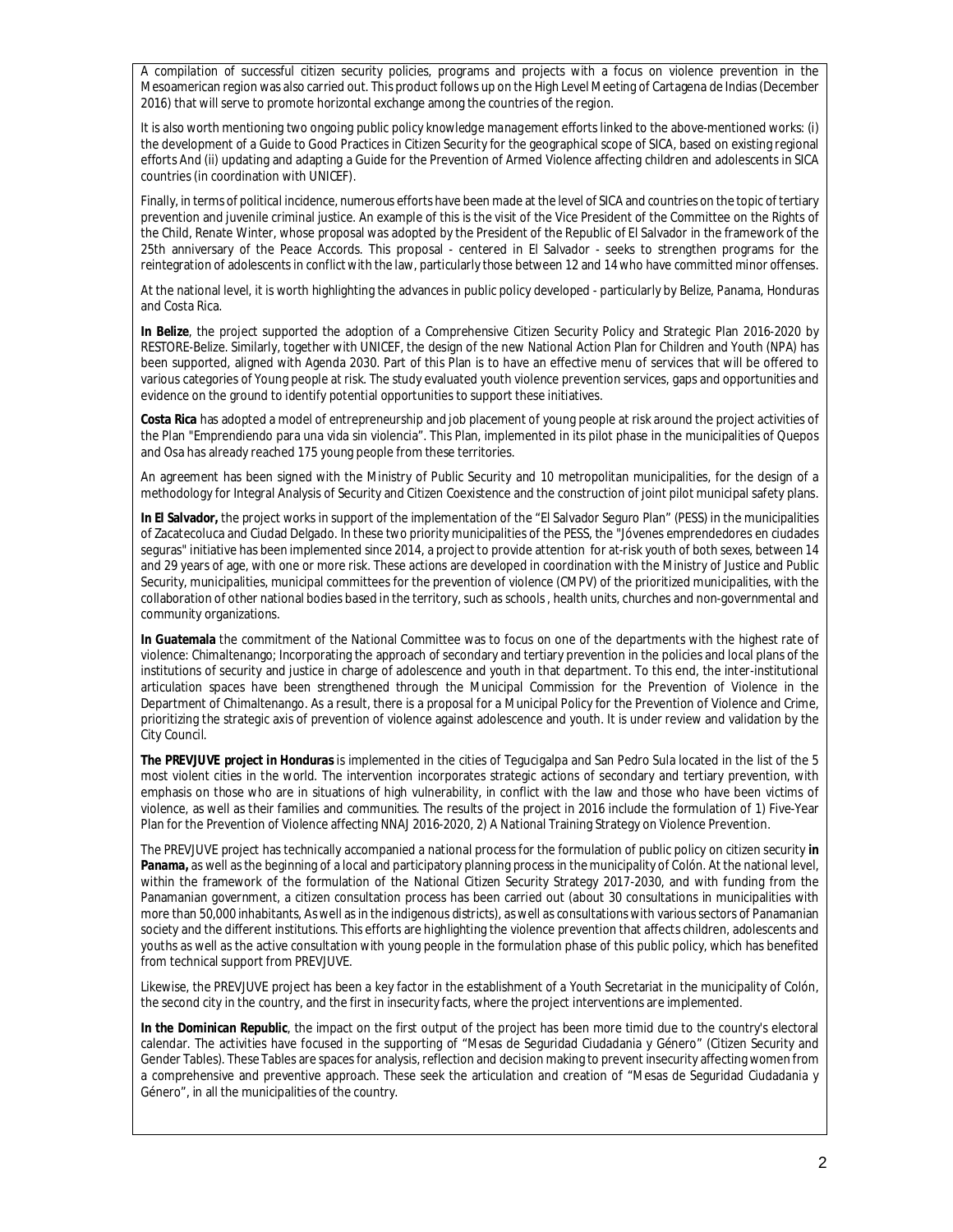#### **Component 2: Development of plans and institutional capacity to improve the prevention of social violence affecting youth and women.**

The second of the expected results of the PREVJUVE project is the development and implementation of institutional plans and capacities to improve social prevention of violence affecting young people and women at primary, secondary and tertiary levels, with emphasis on at-risk populations and territories Of greater criminal incidence.

The most important interventions in planning, knowledge management and training in the prevention of social violence have already been outlined in component 1. This section focuses on the territorial level based on the work plans adopted by the Committees. The project has build evidence for the formulation of public policies. To this end, in 2016 precise instruments for measuring the progress of PREVJUVE were developed. The "Workshop on impact indicators to measure the prevention of violence affecting children, adolescents and young people" was held during the first four-month period of 2016 (March 10 and 11) in San Salvador. In the same workshop the annual work of 7 countries participating in the PREVJUVE Project were reviewed ; later on, 7 national workshops were developed with the support of a consultant specialized in monitoring and evaluation where all the national institutions members of the PREVJUVE Subcommittees participated. As a result, there is a proposal for regional and national indicators, as well as a proposal of an impact survey for beneficiaries of the project. Some countries have already started to apply the surveys, which will allow them to measure their impact and later replicability. The most important achievements at the national level have been:

The PREVJUVE project **in Belize** has strengthened two safe spaces for educational and recreational insertion in two different zones (South Side of Belize City), targeted at adolescents at risk of being recruited by gangs and out from school (for example, 22 adolescents received accelerated vocational training prior to probation). Likewise, the juvenile justice system has been reviewed on the quality and relevance of the rehabilitation services offered. The guidelines, protocols and practices for the management of detention centres for female and male adolescents have been analysed in line with international human rights standards adopted by the State of Belize. This support is particularly relevant given that a serious incident occurred in the centre for adolescents (girls) just prior to the start the PREVJUVE project because of the lack of application of international standards for the detention of minors and weak human resources capacities.

**In Costa Rica**, the design of the "Emprendiendo para una vida sin violencia" program is aimed at adolescents in two highincidence areas of violence in the Municipality of Quepos and the Osa as a replicable experience in the rest of the country. The program is composed of seven pillars that are linked together, achieving continuous actions of work with the community and young people in vulnerability: (a) Network of support sector public-youth-community-entrepreneurs; (B) Formulation and startup of the entrepreneurs initiatives ; (C) Support for the academic, technical-professional of young people; (D) Systematization and institutionalization of the Program; (E) Institutional articulation and linkage; (F) Monitoring and Evaluation; (G) Dissemination of the results. So far the project has 179 beneficiaries, of whom 65% are men and 35% are women.

**In El Salvador,** support for the "Jóvenes emprendedores en ciudades seguras"Young (Entrepreneurs in Safe Cities) program, implemented in the municipalities of Zacatecoluca and Ciudad Delgado, and are linked to a comprehensive citizen security initiative that takes place in these two municipalities. The project activities include: individual, community and family care of selected adolescents. The intervention requires the institutionalization of the spaces and processes of coordination at the municipal level of the instances that make effective the processes of social insertion (Care Centres, Social Management and mediation points within the framework of the El Salvador Seguro Plan). The target population is 38 boys and girls during 2016, as well as the follow-up to 57 families in a collective processes. During the last three months, there was one meeting per month, 52 of the participants are women. Likewise, technical assistance has been provided to the Municipal Committees for the Prevention of Violence (CMV) (local coordination bodies led by the municipalities and in which there are representatives of state and civil society institutions that carry out prevention work in the municipality).

Also worthy of mention is the creation of the Zacatecoluca Human Development School. This initiative is convened by the municipality and has brought in a single table the international and national cooperation who have initiatives in both soft skills training and technical and vocational, among which: AECID, DEMUCA Foundation, Italian Cooperation, CIDEP, CORDES, UNDP, PREVJUVE and state institutions.

**In Guatemala**, the work of PREVJUVE in the Department of Chimaltenango is supported by a letter of understanding through which the inter-institutional coordination space has been created at a technical level, important and necessary agreement for the promotion of the Project. In addition, the municipality gave a Physical space in "Casa de la Cultura" (the House of Culture) to centralize actions of preventive programs, which young people participating in the Project called by them "Juventud 180 grados" (180th Youth Space). In total there are 615 beneficiaries (251 women and 364 men)

Important activities as the First Peace-Art Festival of Chimaltenango; Workshops in plastic arts and mural painting; visit to the exhibition "Why are we as we are?" For an approach of young people to the themes of Peace and historical memory. The construction of the youth labour insertion model for the Department of Chimaltenango is also underway, focusing on employment and youth entrepreneurship, as well as young people in conflict with the law. A tertiary prevention model for the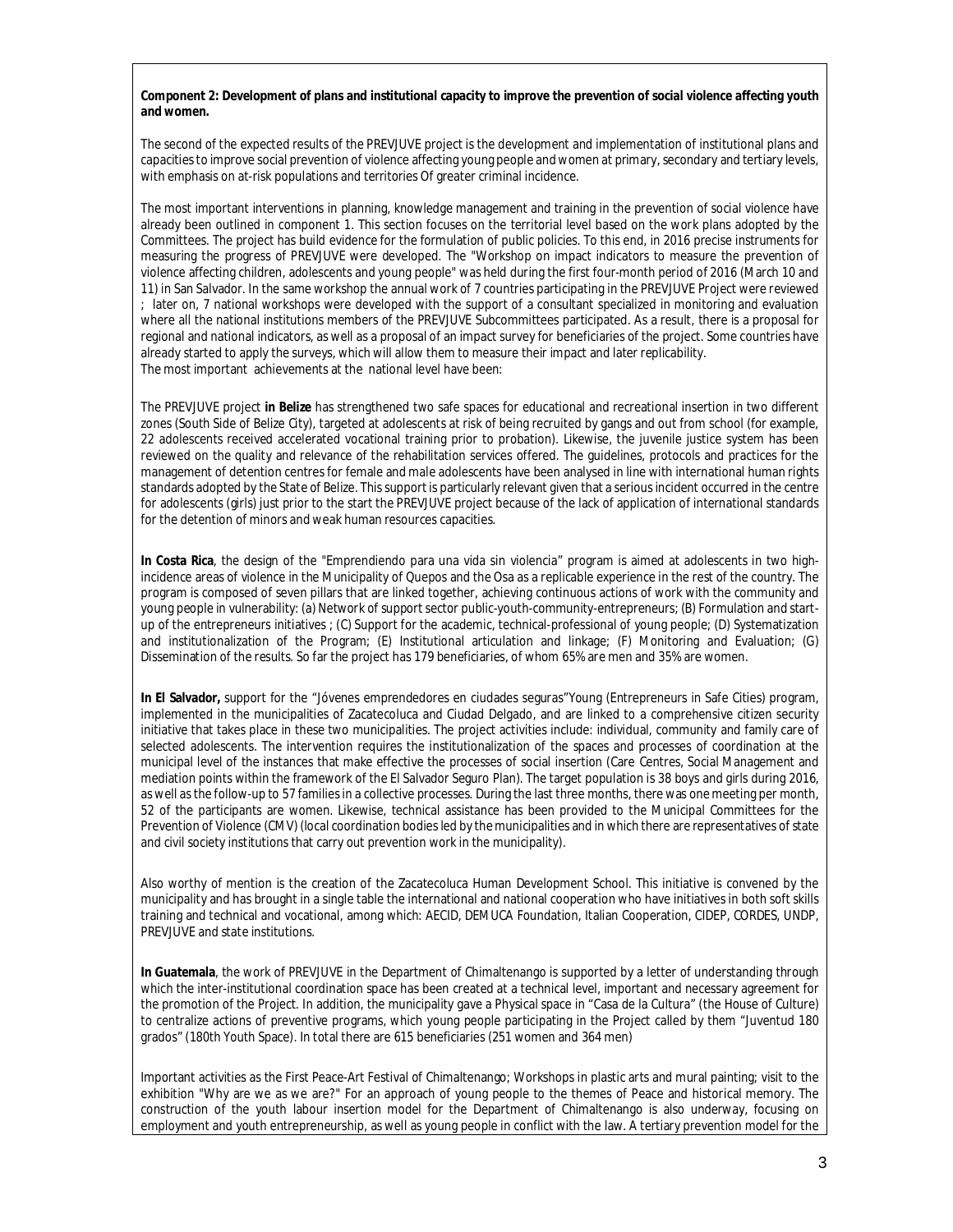implementation of the Post Sanction Department of the Social Welfare Secretariat with the objective of conducting a pilot experience in Chimaltenango is also underway.

**In Honduras,** the PREVJUVE project has promoted a model of formal and non-formal education for the rehabilitation and reinsertion of adolescents in conflict with the law within pedagogical spaces, starting at the Jalteva Center (Francisco Morazán Department), where Comprehensive awareness and training processes are in place with in-house youth, centre staff, police, community, volunteers, parents and the private sector.

As part of a pilot experience in secondary prevention that will later be transferred to San Pedro Sula, alliances were established with the Chamber of Commerce and Industry of Tegucigalpa for the implementation of a model of capacity building and financing of entrepreneurship to young people in violent environments. These experiences focus on protective environments, open schools, including creative and recreational vacations, and promotion of youth entrepreneurship in partnership with UNICEF, Tegucigalpa City Hall and the 3 government institutions of PREVJUVE.

Output 2 activities of the PREVJUVE project **in Panama** have been concentrated in the municipality of Colón, where a consolidated monitoring plan was carried out through a participatory planning workshop held on July 20 and 21. The first camp of innovation and identification of the first group of 30 young leaders between 19 and 29 years of the communities of the *Casco Urbano* of the District of Colón was also carried out. In order to collectively construct innovative proposalsfocused on prevention of violence for their communities and in articulation with the Colón Urban Restoration Program.

Participatory diagnostics were designed and validated in coordination with UNICEF and the Ministry of Social Development, for the design of the field instruments (surveys) to the beneficiaries, aligned to the baseline indicators, and the determination of the strategies of approach to the groups prioritized in the District of Colón.

**In the Dominican Republic,** 1,100 students and residents of the National District and the municipality of La Caleta benefited from the Initiative "Reduction of Gender and Family Violence: " Una voz contra la violencia hacia las mujeres" . 55% were women and 45% men. There has also been an interagency effort aimed at primary and secondary prevention that promotes information and awareness about the issue of gender and couple violence, bringing a message of prevention to adolescent and young students through public figures and national talent in recreational showing the circle of violence, its identification, gender stereotypes and types of gender violence explained in an interactive way through musical dramatizations.

Workshops for the incorporation of young people from municipalities of Los Alcarrizos and Boca Chica to National Security, Citizenship and Gender Tables were held "and young people were incorporated into these spaces for consensus-based decisionmaking. It seeks to express the concerns and needs of young people regarding violence in adolescents and young people and their communities. The experience of the Dominican Republic is being refined with the new authorities to recalibrate its reach in 2017.

## **COMPONENT 3: Innovation lab and a reference platform and exchange on best practices.**

The Innovation Lab seeks to foster the generation, exchange, systematization, south-south and triangular cooperation and adaptation of best practices and creative and innovative approaches to citizen insecurity, with an emphasis on vulnerable groups, as an alternative to traditional approaches and interventions.

To achieve this objective, a fund has been allocated to finance 4 small-scale pilot proposals that present an innovative and creative approach to citizen security, with possibilities to scaling up.

These funds will be implemented through the preparation of a proposal with the national counterparts (subcommittees), the UNDP Country Offices and the AECID Technical Cooperation Offices and the review of the SG-SICA, and will be manage by the National Work Plans. As a result of a selection process, four selected proposals were identified (two from El Salvador, one from Belize and one from Costa Rica) the results should showed throughout 2017.

Is underway the adaptation of innovative institutional platforms for efficient institutional management - implemented in some 200 institutions in Latin America and the Caribbean – to a comprehensive system mechanisms for the protection of children and adolescents, such as the CONNA of El Salvador). This can be an important step towards optimizing the public management of violence prevention institutions and improving their services to the vulnerable population.

An emerging element in the protection agenda of the Central American NNAJ population is related to the migration crisis that erupted from 2014. The PREVJUVE project has accompanied the General Secretariat of SICA in positioning on this issue, also fostering interagency in coordination with SICA, various agencies of the United Nations System and bilateral partners.

In terms of innovation, PREVJUVE is linked to the reflections on Agenda 2030 led by UNDP, both in the perspective of the implementation of "combos" (such as citizen security, which includes a variety of Agenda 2030 targets), As well as the implications of ODS 16 for the citizen security agenda in Central America (joint efforts with AECID).

Finally, the PREVJUVE project accompanies and encourages the exchange of experiences in secondary and tertiary prevention. In order to disseminate and exchange experiences and best practices with an emphasis on innovation and sustainability, regional workshops have been organized to systematize experiences and exchange, and will continue to be promoted in 2017.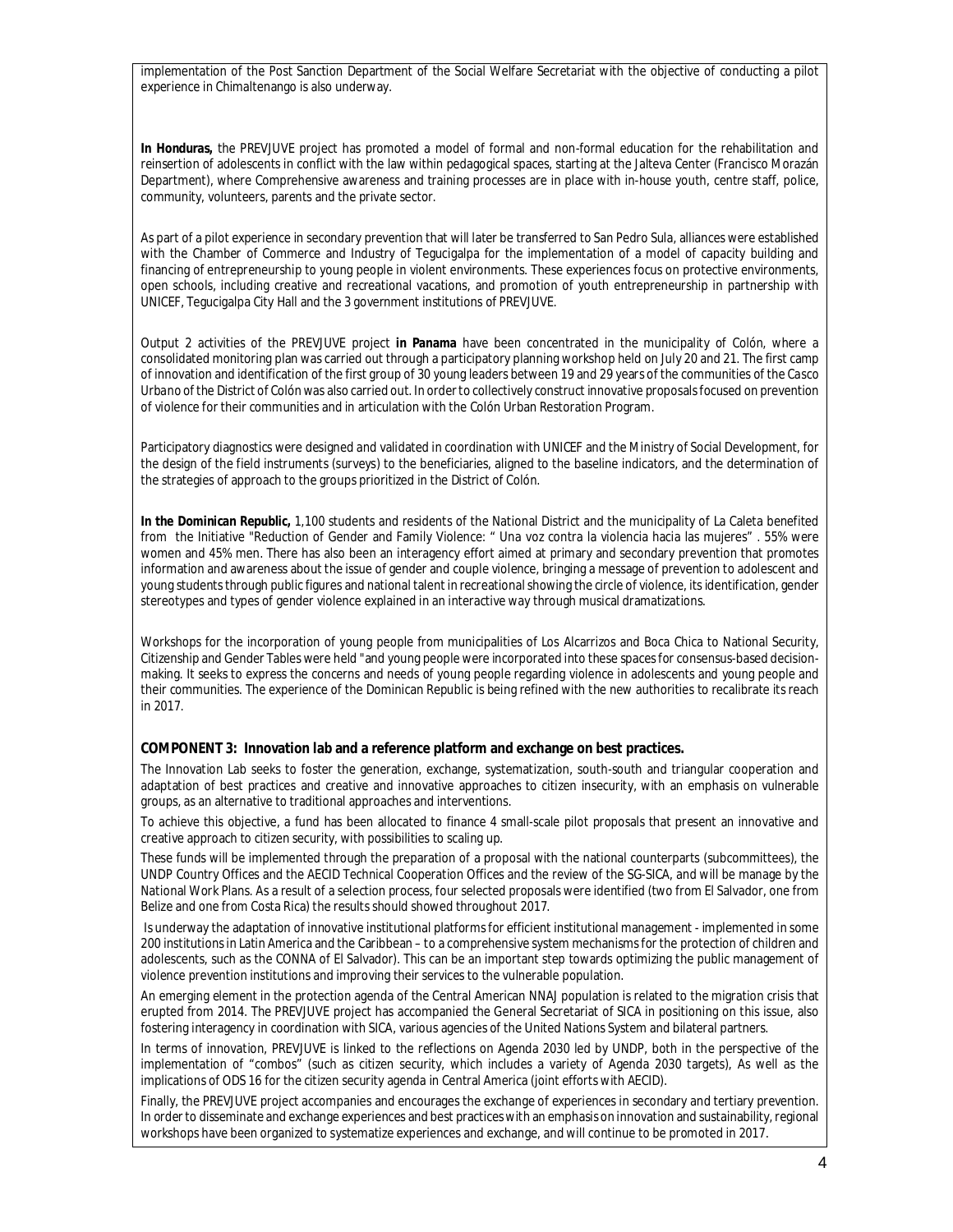#### **COMPONENT 4: Project implemented, monitored and evaluated efficiently**

The implementation of the project in 2016 has been satisfactory, with an execution of funds of 82% (see Table 2), for a total of 1,876,405 US dollars.

• The national coordinators of Belize, Costa Rica, Dominican Republic, Panama, Guatemala and Honduras have been hired.

• The official presentations of PREVJUVE and the Strategic Framework for the Prevention of Violence of SICA have been carried out in launches in El Salvador, Costa Rica, Guatemala, Honduras, Panama and Nicaragua.

It should be noted, however, that the project management team (a coordinator and an assistant) has proved insufficient in 2016 for the multiple operational, management, and monitoring requirements of the project. Although the UNDP Panama regional team has provided ongoing support to the project, UNDP has already submitted to the technical committee for consideration by the end of 2016 the need to expand the regional team with an additional staff (monitoring and evaluation) with a favorable opinion Of AECID and SICA. This decision is now under consideration by the Project Steering Committee, which will meet in February 2017.

On the other hand, it is necessary to point out the need to increase this equipment (whose size had been decided by the Project Steering Committee), with a view to improving the analysis and risk management of the project, whose management at the national level has been mainly led by Country offices.

The indicators matrix is presented separately.

#### **PROJECT RISKS**

| Núm. | Descripción of the risk                                                                                                        | <b>Start date</b> | Type of risk | <b>Action taken</b>                                                                                                                                                                                                                                                                                                                                                                    |
|------|--------------------------------------------------------------------------------------------------------------------------------|-------------------|--------------|----------------------------------------------------------------------------------------------------------------------------------------------------------------------------------------------------------------------------------------------------------------------------------------------------------------------------------------------------------------------------------------|
|      | Political<br>of<br>sensitivities<br>governments to evaluative analysis                                                         | 2/2/2016          | Polítical    | All documents are discussed in Technical<br>Committee as well, in special meetings<br>with the DSD. The most sensitive<br>documents are submitted to the National<br>Subcommittees after consultation with the<br>aforementioned committees.                                                                                                                                           |
| 2    | Non-participation of one of the<br>countries in the project                                                                    | 1/5/2016          | Polítical    | The non-participation of one of the<br>countries in PREVJUVE was notified at a<br>Steering Committee meeting, following<br>high-level consultations between SICA<br>and RBLAC management. In 2017 this<br>same instance will decide on the use of the<br>funds originally allocated to that country.                                                                                   |
| n    | Limited<br>knowledge<br>and<br>management on the issues of<br>childhood, adolescence and youth<br>of one of the main partners. | 3/3/2016          | Technical    | The PREVJUVE is collaborating to reduce<br>the gap that exists in of the project<br>partners on the subject, which is obtained<br>by technical debates. The alliance with<br>UNICEF is key to overcoming this<br>difficulty,<br>although<br>inter-agency<br>communication needs to be improved in<br>situations of crisis such as Belize, through<br>an information exchange protocol. |

#### **MAIN PROBLEMS IN IMPLEMENTATION AND IMPLEMENTATION.**

| Núm. | <b>Descripción</b>                                                                                                                                                        | Date of<br>identificación | Type of<br>problem | <b>Action taken</b>                                                                                                                             |
|------|---------------------------------------------------------------------------------------------------------------------------------------------------------------------------|---------------------------|--------------------|-------------------------------------------------------------------------------------------------------------------------------------------------|
|      | Delays in decision-making by one of the main partners to<br>analyse, select and approve the 4 innovative proposals<br>4/5/2016 General Bilateral approaches and meetings. | 4/5/2016                  | General            | Lobbying and meeting with<br>stakeholders.                                                                                                      |
| 2    | The multiple actors that make up the PREVJUVE make<br>that the consensuses to be able to develop an activity<br>take excessive time to consult and to approve.            | 3/1/2016                  | General            | Lobbying and meetings with<br>stakeholders. The Executive<br>Committee will evaluate<br>a<br>possible extension of<br>the<br>coordination team. |